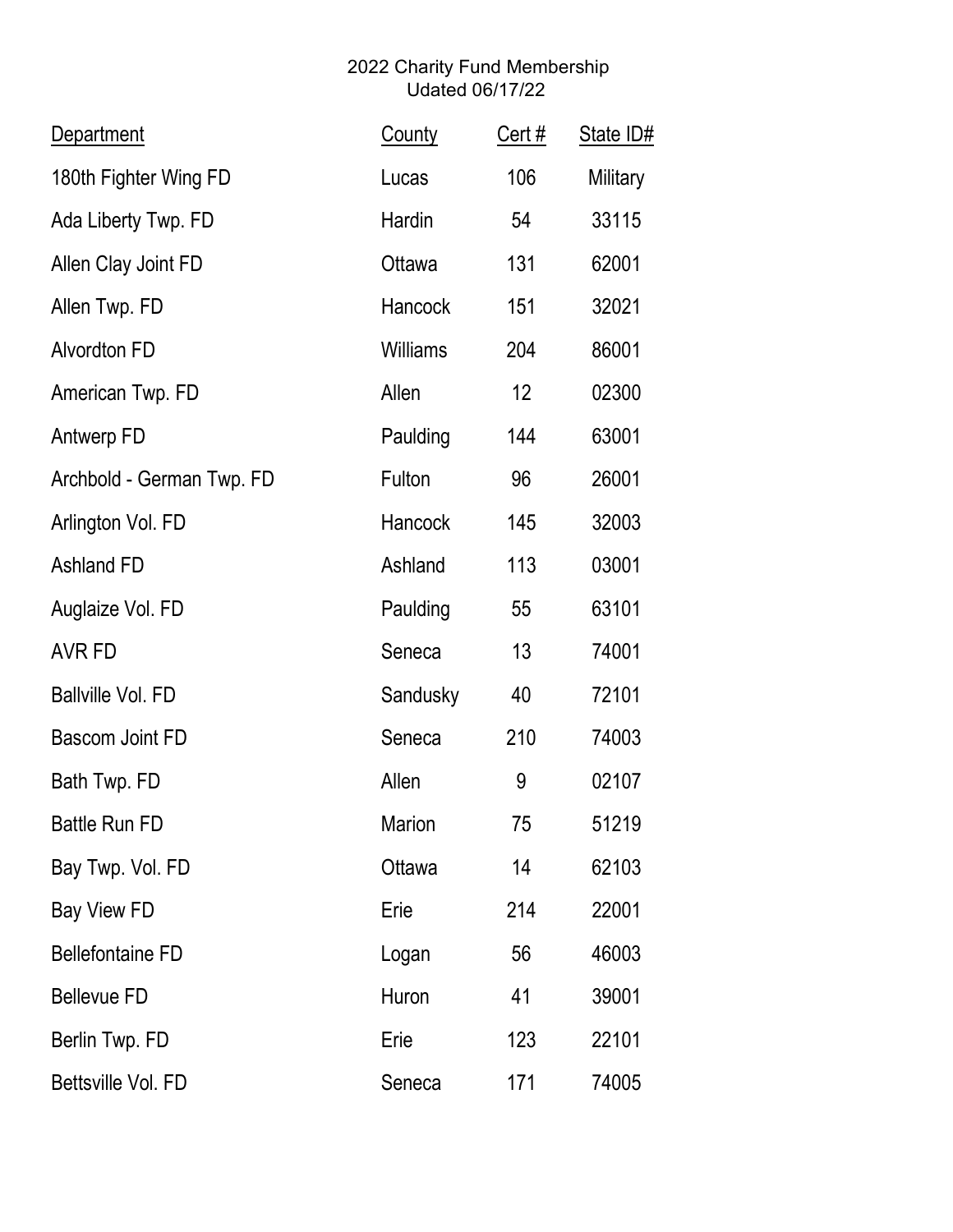| <b>Blanchard Twp. FD</b>            | Hancock         | 190 | 32005      |
|-------------------------------------|-----------------|-----|------------|
| Blanchard Twp. Gilboa FD            | Putnam          | 61  | 69013      |
| Bloom Twp. FD                       | Seneca          | 87  | 74105      |
| <b>Bloomdale Fire &amp; Rescue</b>  | Wood            | 127 | 75003      |
| <b>Bluffton FD</b>                  | Allen           | 107 | 02003      |
| <b>Botkins FD</b>                   | Shelby          | 160 | 87003      |
| <b>BP-Husky Toledo Refinery ERT</b> | Lucas           | 232 | Industrial |
| Bradner Vol. FD                     | Wood            | 49  | 87007      |
| Brady Twp. FD                       | <b>Williams</b> | 100 | 86017      |
| <b>Bryan FD</b>                     | Williams        | 218 | 86005      |
| <b>Buckland Vol. FD</b>             | Auglaize        | 169 | 06001      |
| <b>Bucyrus FD</b>                   | Crawford        | 132 | 17001      |
| C.B.S. Joint FD                     | Richland        | 140 | 70205      |
| Cairo Monroe Twp. FD                | Allen           | 175 | 02213      |
| Carey Vol. FD                       | Wyandot         | 207 | 88001      |
| Catawba Island Vol. FD              | Ottawa          | 133 | 62109      |
| Celina FD                           | Mercer          | 42  | 54003      |
| Center Twp. FD                      | Wood            | 216 | 87103      |
| <b>Central Joint FD</b>             | Wood            | 15  | 87037      |
| Chatfield Vol. FD                   | Crawford        | 161 | 17003      |
| Chickasaw FD                        | Mercer          | 69  | 54007      |
| Clinton Twp. FD                     | Seneca          | 185 | 74107      |
| Clyde FD                            | Sandusky        | 198 | 72007      |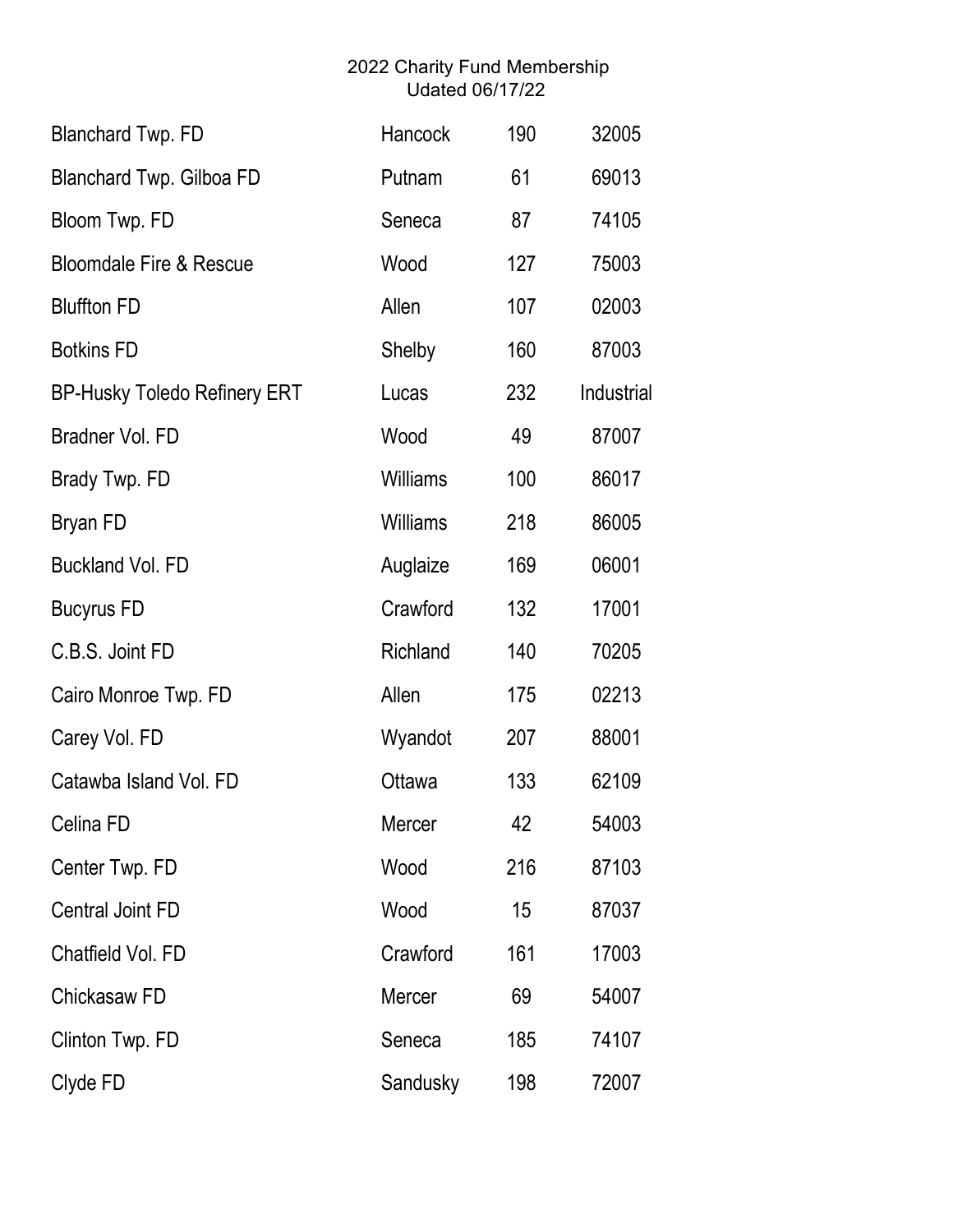| <b>Continental FD</b>           | Putnam          | 101 | 69007      |
|---------------------------------|-----------------|-----|------------|
| Convoy Fire & EMS               | Van Wert        | 62  | 81001      |
| Covington Fire & Rescue         | Miami           | 32  | 55229      |
| Crane Twp. Cecil FD             | Paulding        | 124 | 63111      |
| <b>Crestline FD</b>             | Crawford        | 65  | 17005      |
| Cridersville Vol. Fire Co. Inc. | Auglaize        | 146 | 06003      |
| Cygnet FD                       | Wood            | 70  | 87011      |
| Dallas Twp. FD                  | Crawford        | 219 | 17109      |
| Damascus Twp. Fire & Rescue     | Henry           | 164 | 35013      |
| Defiance Fire & Rescue          | Defiance        | 47  | 20001      |
| Delaware Twp. Fire & Rescue     | Defiance        | 66  | 20124      |
| Delaware Twp. Vol. FD           | Hancock         | 91  | 32111      |
| Delphos Fire & Rescue           | Allen           | 33  | 02007      |
| Delta Community FD              | Fulton          | 193 | 26003      |
| Deshler Fire & Rescue           | Henry           | 147 | 35001      |
| <b>Edgerton FD</b>              | <b>Williams</b> | 24  | 86007      |
| Erie Twp. Fire & Ems            | Ottawa          | 10  | 62115      |
| Fairfield Vol. FD               | Huron           | 37  | 39015      |
| Farmer Twp. FD                  | Defiance        | 136 | 20107      |
| <b>Findlay FD</b>               | Hancock         | 128 | 32007      |
| Fiske Brothers Refining Co.     | Lucas           | 129 | Industrial |
| Florence Twp. FD                | Erie            | 119 | 22103      |
| Florence Twp. FD                | <b>Williams</b> | 188 | 86009      |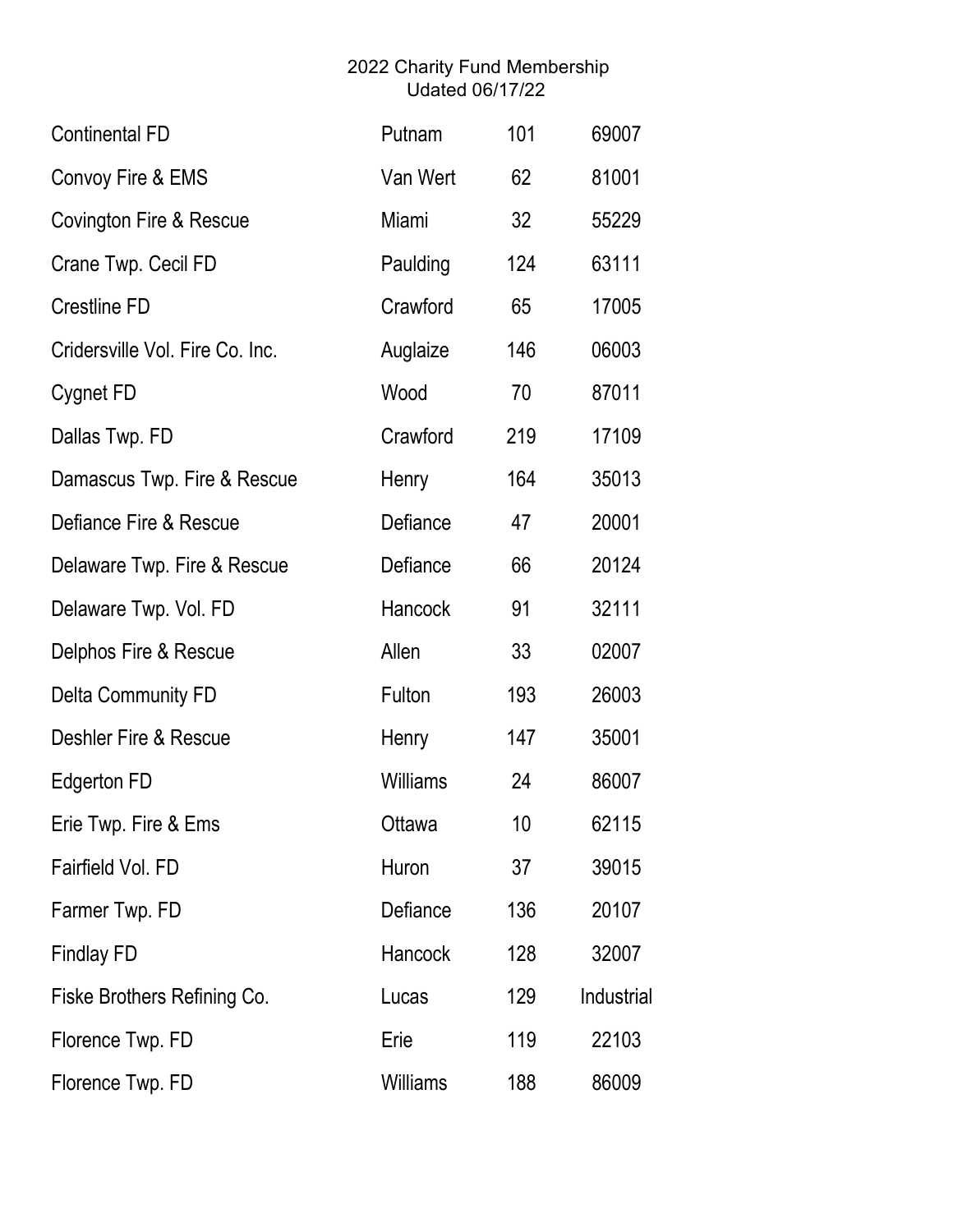| <b>Florida Flat Rock</b>          | Henry    | 228 | 35003 |
|-----------------------------------|----------|-----|-------|
| <b>Forest FD</b>                  | Hardin   | 199 | 33205 |
| Fort Jennings Vol. FD             | Putnam   | 26  | 69011 |
| Fostoria FD                       | Seneca   | 3   | 74009 |
| Franklin Twp. FD                  | Richland | 71  | 70107 |
| <b>Fremont FD</b>                 | Sandusky | 25  | 72009 |
| Gibsonburg Vol. FD                | Sandusky | 30  | 72011 |
| Glandorf Vol. FD                  | Putnam   | 16  | 69015 |
| Gorham Fayette FD                 | Fulton   | 97  | 26005 |
| Grand Rapids Twp. FD              | Wood     | 166 | 87015 |
| Green Springs Rural Vol. FD       | Seneca   | 141 | 74011 |
| Groton Twp. FD                    | Erie     | 57  | 22116 |
| <b>Grover Hill Fire &amp; EMS</b> | Paulding | 200 | 63007 |
| Hamler Marion Twp. Vol. FD        | Henry    | 27  | 35005 |
| Harris - Elmore FD                | Ottawa   | 186 | 62009 |
| Helena Community Vol. FD          | Sandusky | 17  | 72015 |
| Hicksville Vol. FD                | Defiance | 176 | 20003 |
| Highland Twp. FD                  | Defiance | 213 | 20111 |
| Holgate Vol. FD                   | Henry    | 1   | 35019 |
| Holmes Twp. Vol. FD               | Crawford | 50  | 17111 |
| Huron FD                          | Erie     | 230 | 22009 |
| Huron River Joint FD              | Huron    | 73  | 39009 |
| Iberia Joint FD                   | Morrow   | 88  | 59233 |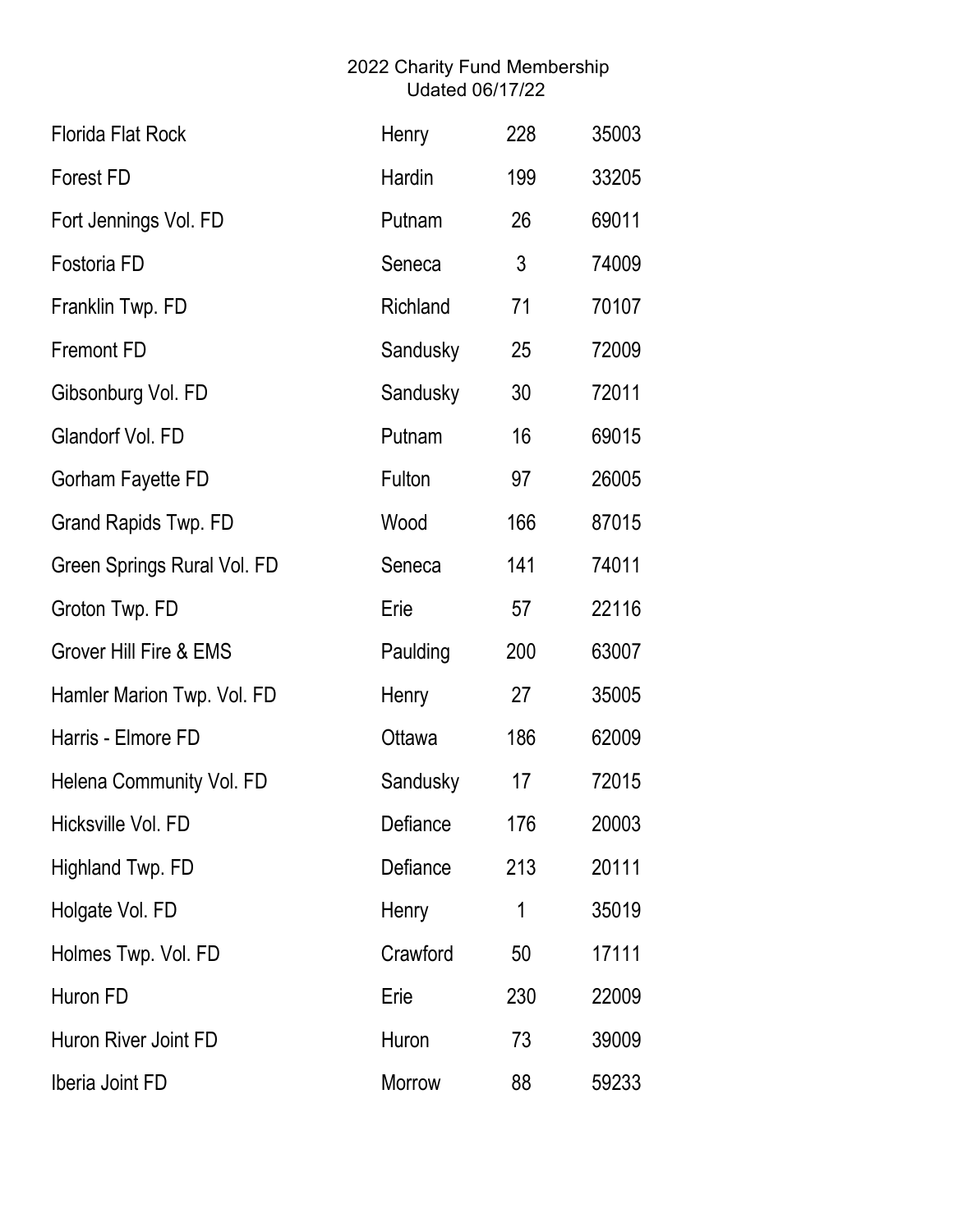| Indian Joint FD             | Logan           | 38             | 46027      |
|-----------------------------|-----------------|----------------|------------|
| Invincible Fire Company     | Allen           | 67             | 02217      |
| Jackson Center FD           | Shelby          | 152            | 75007      |
| Jackson Twp. Hoytville FD   | Wood            | 43             | 87019      |
| Jefferson Twp. Bellville FD | Richland        | 137            | 70111      |
| Jerusalem Twp. FD           | Lucas           | 58             | 48103      |
| Jewell Vol. FD              | Defiance        | $\overline{2}$ | 20005      |
| Kalida FD                   | Putnam          | 203            | 69017      |
| Kansas Fire & Rescue        | Seneca          | 72             | 74115      |
| Lafayette - Jackson Twp. FD | Allen           | 224            | 02229      |
| Lagrange Twp. Fire & Rescue | Lorain          | 28             | 47219      |
| Lake Twp. FD                | Wood            | 220            | 87047      |
| Lakeview FD                 | Logan           | 31             | 46013      |
| Laura FD                    | Miami           | 4              | 55235      |
| Leipsic Vol. FD             | Putnam          | 108            | 69019      |
| Liberty Twp. Vol. FD        | Hancock         | 172            | 32117      |
| Liberty Washington Twp. FD  | Henry           | 29             | 35009      |
| Lindsey Vol. FD             | Sandusky        | 153            | 72017      |
| Lyons Royalton Vol. FD      | Fulton          | 148            | 26007      |
| Madison Twp. FD             | Richland        | 63             | 70113      |
| Madison Twp. Kunkle FD      | <b>Williams</b> | 173            | 86111      |
| Marseilles Vol. FD          | Wyandot         | 209            | 88007      |
| <b>Materion ERT</b>         | Ottawa          | 212            | Industrial |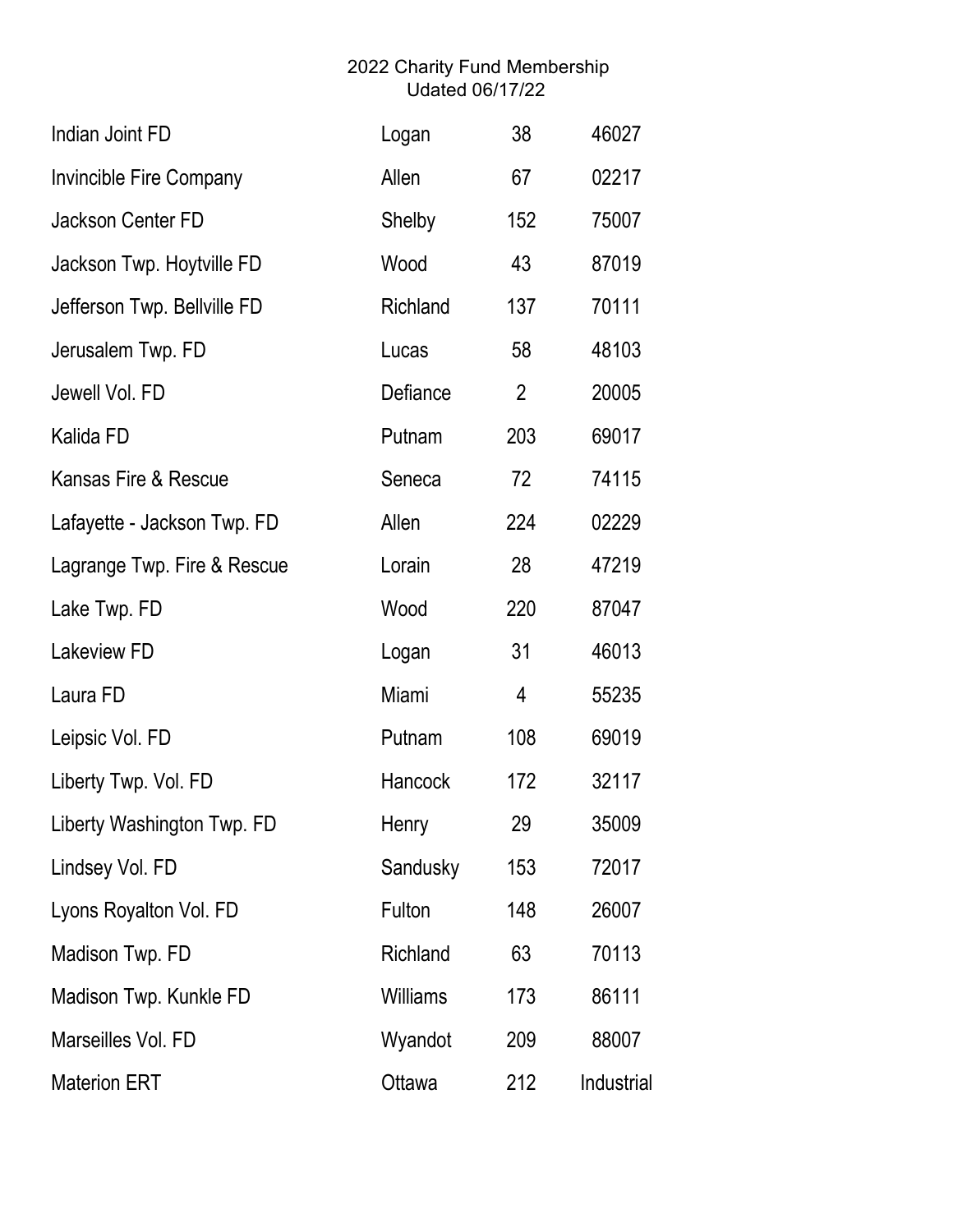| Maumee FD                          | Lucas           | 233 | 48007 |
|------------------------------------|-----------------|-----|-------|
| McGuffey Vol. Fire Co.             | Hardin          | 155 | 33233 |
| <b>Mendon Union FD</b>             | Mercer          | 34  | 54013 |
| Metamora Amboy Vol. FD             | Fulton          | 102 | 26009 |
| Middle Point FD                    | Van Wert        | 234 | 81007 |
| Middleton Twp. FD                  | Wood            | 162 | 87117 |
| Milan Twp. FD                      | Erie            | 225 | 22013 |
| Miller City Vol. FD                | Putnam          | 44  | 69021 |
| Milton Twp. Vol. FD                | Wood            | 89  | 87027 |
| Minster Jackson Twp. Vol. FD       | Auglaize        | 18  | 06005 |
| Monclova Twp. FD                   | Lucas           | 179 | 48105 |
| Monroe Twp. Vol. FD                | Henry           | 174 | 35011 |
| Montpelier Vol. FD                 | <b>Williams</b> | 77  | 86011 |
| Napoleon City Fire & Rescue        | Henry           | 156 | 35015 |
| <b>NBS Joint FD</b>                | Seneca          | 74  | 74013 |
| New Bavaria Vol. FD                | Henry           | 134 | 35017 |
| New Bremen / German Twp. FD        | Auglaize        | 78  | 06007 |
| New Knoxville / Washington Twp. FD | Auglaize        | 157 | 06009 |
| New London Vol. FD                 | Huron           | 35  | 39013 |
| New Washington FD                  | Crawford        | 19  | 17009 |
| Ney Washington Twp. Vol. FD        | Defiance        | 208 | 20123 |
| Noble Twp. Vol. FD                 | Defiance        | 98  | 20117 |
| North Baltimore FD                 | Wood            | 20  | 87029 |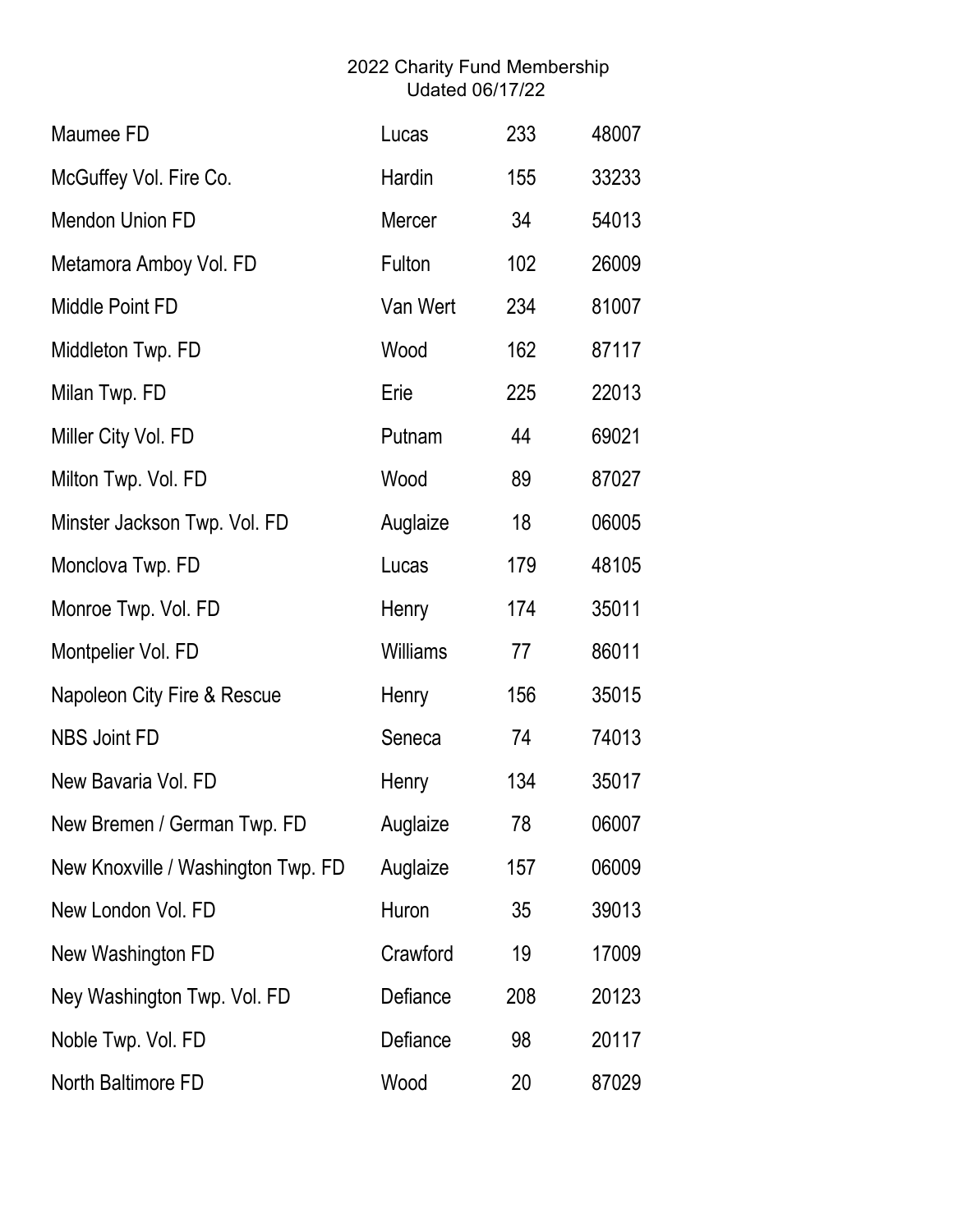| Northern Harding County FD    | Hardin          | 205 | 33231 |
|-------------------------------|-----------------|-----|-------|
| Northwest Hancock Joint FD    | <b>Hancock</b>  | 227 | 32118 |
| Northwood FD                  | Wood            | 196 | 87031 |
| Norwalk FD                    | Huron           | 191 | 39017 |
| Oakwood FD                    | Paulding        | 121 | 63015 |
| Ohio City Vol. FD             | Van Wert        | 109 | 81009 |
| Old Fort Vol. FD              | Seneca          | 167 | 74119 |
| Oregon Fire & Rescue          | Lucas           | 51  | 48011 |
| Ottawa Vol. FD                | Putnam          | 125 | 69023 |
| Ottoville Vol. FD             | Putnam          | 149 | 69025 |
| <b>Paulding FD</b>            | Paulding        | 21  | 63017 |
| Payne Vol. FD                 | Paulding        | 83  | 63019 |
| Pemberville Freedom Twp. FD   | Wood            | 90  | 87033 |
| Perry Congress FD             | Morrow          | 229 | 59301 |
| Perry Twp. FD                 | Wood            | 178 | 87051 |
| Perrysburg FD                 | Wood            | 116 | 87035 |
| Perrysburg Twp. FD            | Wood            | 68  | 87125 |
| Pioneer FD                    | <b>Williams</b> | 103 | 86013 |
| Pitt Twp. Vol. FD             | Wyandot         | 36  | 88115 |
| Portage FD                    | Ottawa          | 110 | 62025 |
| Providence Twp. Fire & Rescue | Lucas           | 64  | 48101 |
| Put-In-Bay Vol. FD            | Ottawa          | 177 | 62121 |
| Radnor Twp. FD                | Delaware        | 170 | 21127 |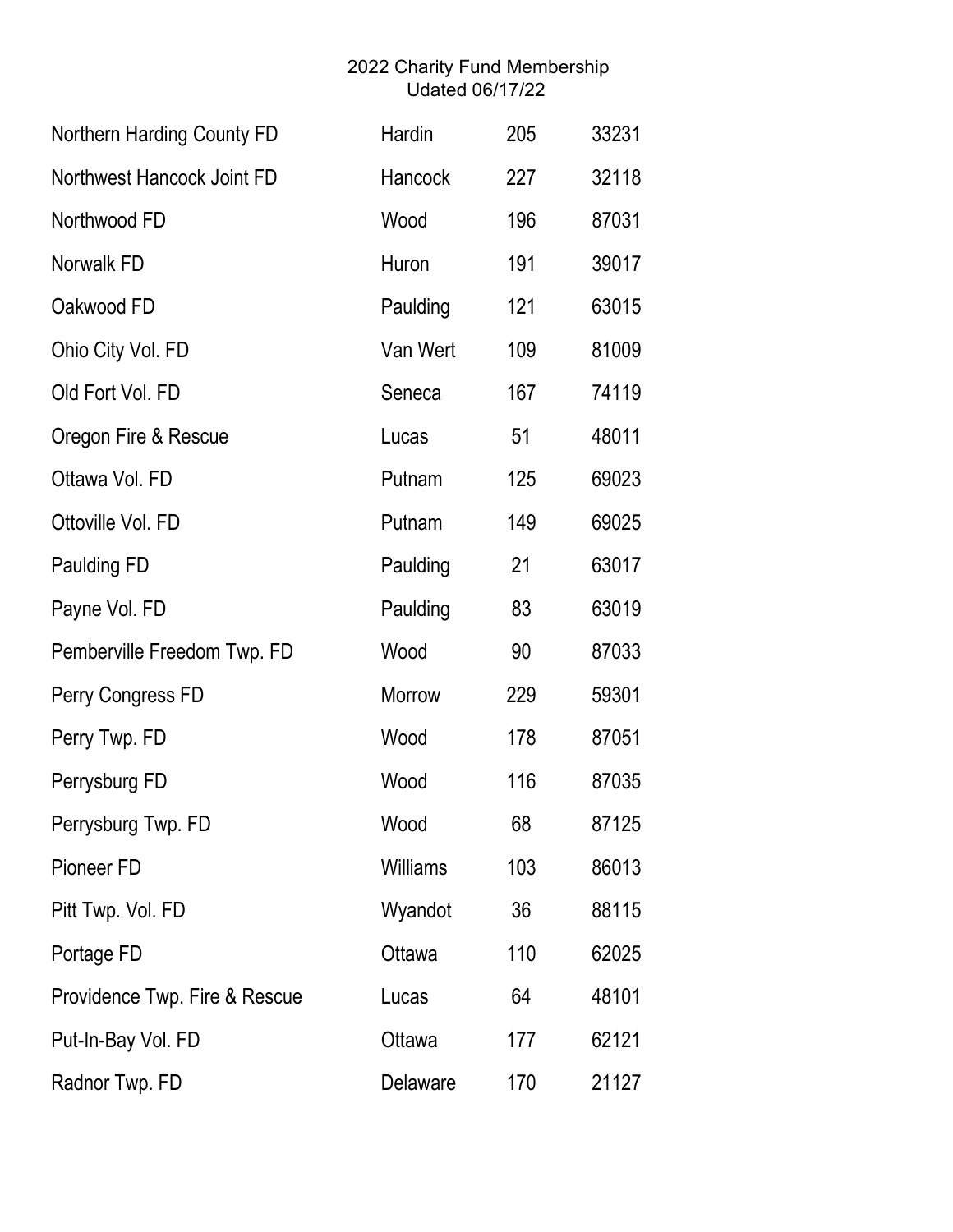| Ridgeville Twp. Vol. FD                   | Henry           | 138 | 35123 |
|-------------------------------------------|-----------------|-----|-------|
| <b>Ridgeway FD</b>                        | Hardin          | 52  | 33017 |
| Riley Twp. FD                             | Putnam          | 117 | 69123 |
| Risingsun Vol. FD                         | Wood            | 195 | 87039 |
| Roundhead Vol. FD                         | Hardin          | 139 | 33225 |
| Ruggles Troy Vol. FD                      | Ashland         | 79  | 03201 |
| S.E. Harding N.W. Union Joint FD          | Hardin          | 92  | 33235 |
| S.W. Hancock Joint FD                     | <b>Hancock</b>  | 135 | 32015 |
| Salt Rock Twp. Fire & Rescue              | Marion          | 5   | 51123 |
| Sandusky Twp. Fire & EMS                  | Sandusky        | 206 | 72113 |
| Scioto Twp. FD                            | Delaware        | 104 | 21129 |
| Scipio - Republic FD                      | Seneca          | 150 | 74015 |
| Scott Vol. FD                             | Van Wert        | 59  | 81011 |
| Shelby City FD                            | Richland        | 142 | 70117 |
| Sherwood Village FD                       | Defiance        | 231 | 20011 |
| <b>Sidney Fire Department</b>             | Shelby          | 111 | 75015 |
| South Richland FD                         | Defiance        | 221 | 20119 |
| Springfield Twp. - Stryker FD             | <b>Williams</b> | 6   | 86015 |
| Springfield Twp. FD                       | Lucas           | 84  | 48113 |
| Springfield Twp. FD                       | Richland        | 192 | 70127 |
| St. Marys City FD                         | Auglaize        | 80  | 06013 |
| St. Marys Twp. FD                         | Auglaize        | 105 | 06119 |
| <b>Swanton Fire &amp; Rescue Division</b> | Fulton          | 85  | 26011 |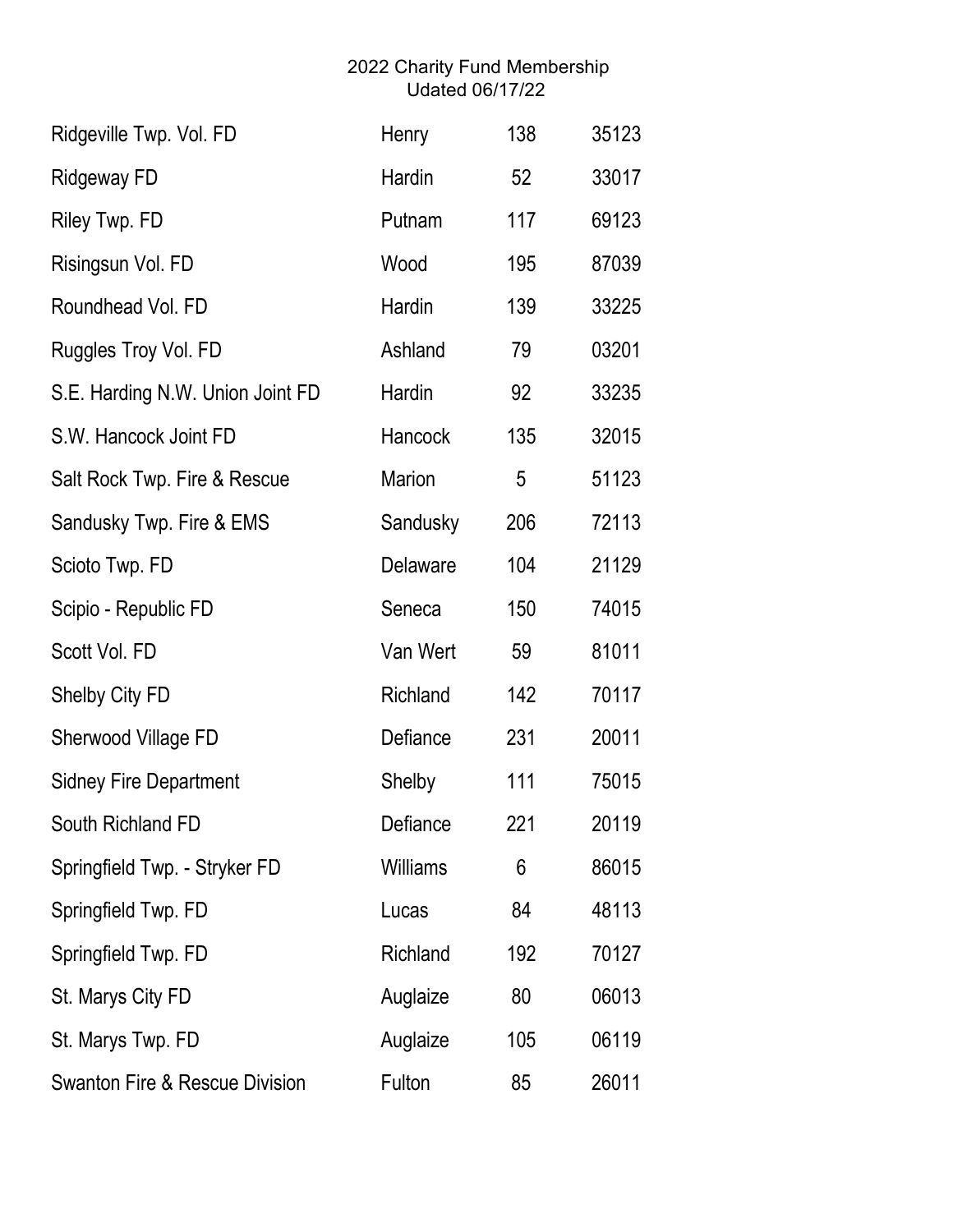| Sycamore Vol. Fire & Rescue              | Wyandot  | 194 | 88011      |
|------------------------------------------|----------|-----|------------|
| Sylvania Twp. FD                         | Lucas    | 39  | 48117      |
| <b>Tiffin Fire &amp; Rescue Division</b> | Seneca   | 86  | 74017      |
| Tiffin Twp. FD                           | Defiance | 99  | 20121      |
| Tiro Auburn Vol. FD                      | Crawford | 112 | 17013      |
| <b>Toledo Refining Co. ERT</b>           | Lucas    | 180 | Industrial |
| Townsend Twp. FD                         | Huron    | 163 | 39135      |
| Tri - Community Joint FD                 | Huron    | 93  | 39005      |
| Troy Twp. FD                             | Wood     | 182 | 87131      |
| Uniopolis Vol. FD                        | Auglaize | 60  | 06215      |
| <b>Upper Sandusky FD</b>                 | Wyandot  | 94  | 88013      |
| Van Wert FD                              | Van Wert | 48  | 81013      |
| Vanlue FD                                | Hancock  | 168 | 32023      |
| Vermilion Fire Co.                       | Erie     | 187 | 22017      |
| Vermilion Twp. FD                        | Erie     | 46  | 22200      |
| Wakeman FD                               | Huron    | 183 | 39021      |
| Wapakoneta Fire & EMS                    | Auglaize | 197 | 06017      |
| Washington Twp. FD                       | Hancock  | 222 | 32001      |
| Washington Twp. FD                       | Lucas    | 53  | 48119      |
| Washington Twp. FD                       | Richland | 7   | 70131      |
| Washington Twp. FD                       | Wood     | 211 | 87133      |
| <b>Wauseon FD</b>                        | Fulton   | 184 | 26013      |
| Wayne Vol. FD                            | Wood     | 23  | 87049      |